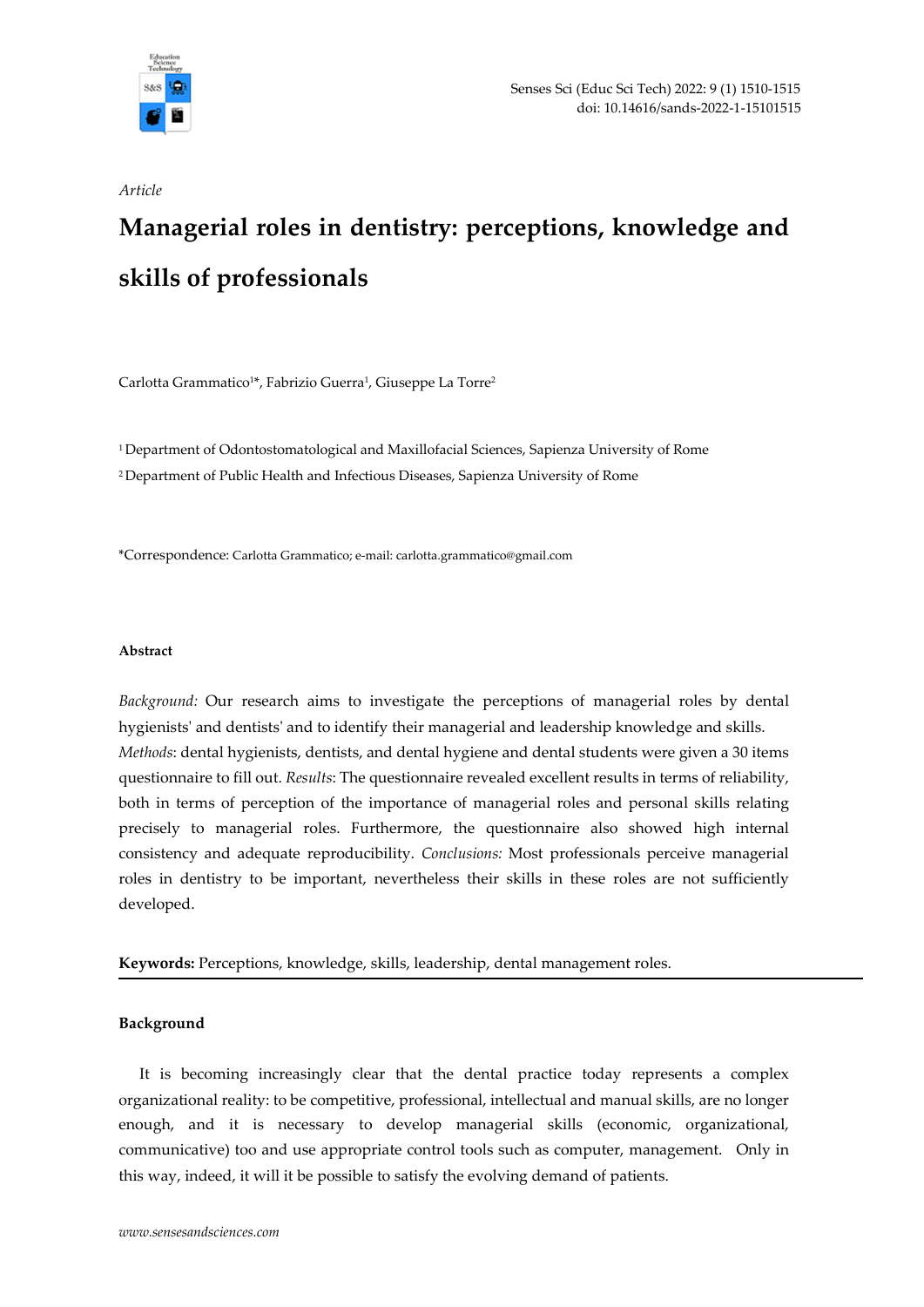The dental activity [1] therefore requires a management capable of directing the behavior of all operators towards the achievement of effective results, efficient and able to meet the expectations of users.

So, the common goal of management studies is to help those who lead companies to meet simultaneously human needs and work efficiency, in a scenario that sees sudden changes in economic and social conditions.[2]

 As Prof. Mintzberg suggests [3], the roles of planning, organization, management and control can be traced to three categories of membership: interpersonal, informative and decision-making. In the interpersonal sphere, the manager carries out a series of legal, social and leadership tasks capable of motivating and inspiring his employees.

In the information sphere, he plays the role of communicator and spokesman for his unit.

Finally, in the decision-making sphere, the work of the manager is split between the role of entrepreneur - who initiates projects to make changes -, resources allocator, and negotiator in important treaties.

 The role of health manager includes all members of the health organization placed in positions of authority and who are therefore responsible for the work of other people and the use of resources.

The managerial role is a real methodology that must be an integral part of the management behavior of the team of professionals.

The main purpose of this study is then to investigate the perception of managerial roles and identify the knowledge and skills of dental hygienists and dentists in the field of management and leadership.

# Methods

This pilot study was carried out between March and July 2021. It was decided to propose a validated questionnaire consisting of three sections:

- Section A, represented by socio-demographic characteristics and composed of 10 items, collects data on gender, age, region of residence, region of three-year and/or master's studies, profession, professional qualifications obtained, post-graduate qualifications, years of working age, and care setting.

- Section B, consisting of 10 items, represents the first part of the questionnaire that investigates the perception of the importance of managerial roles.

- Section C, also consisting of 10 items, represents the second part of the questionnaire whose goal is to best describe personal skills related to managerial roles. The considered Mintzberg's roles were the following:

### Interpersonal sphere:

1)representative, formal, and official figure both inside and outside.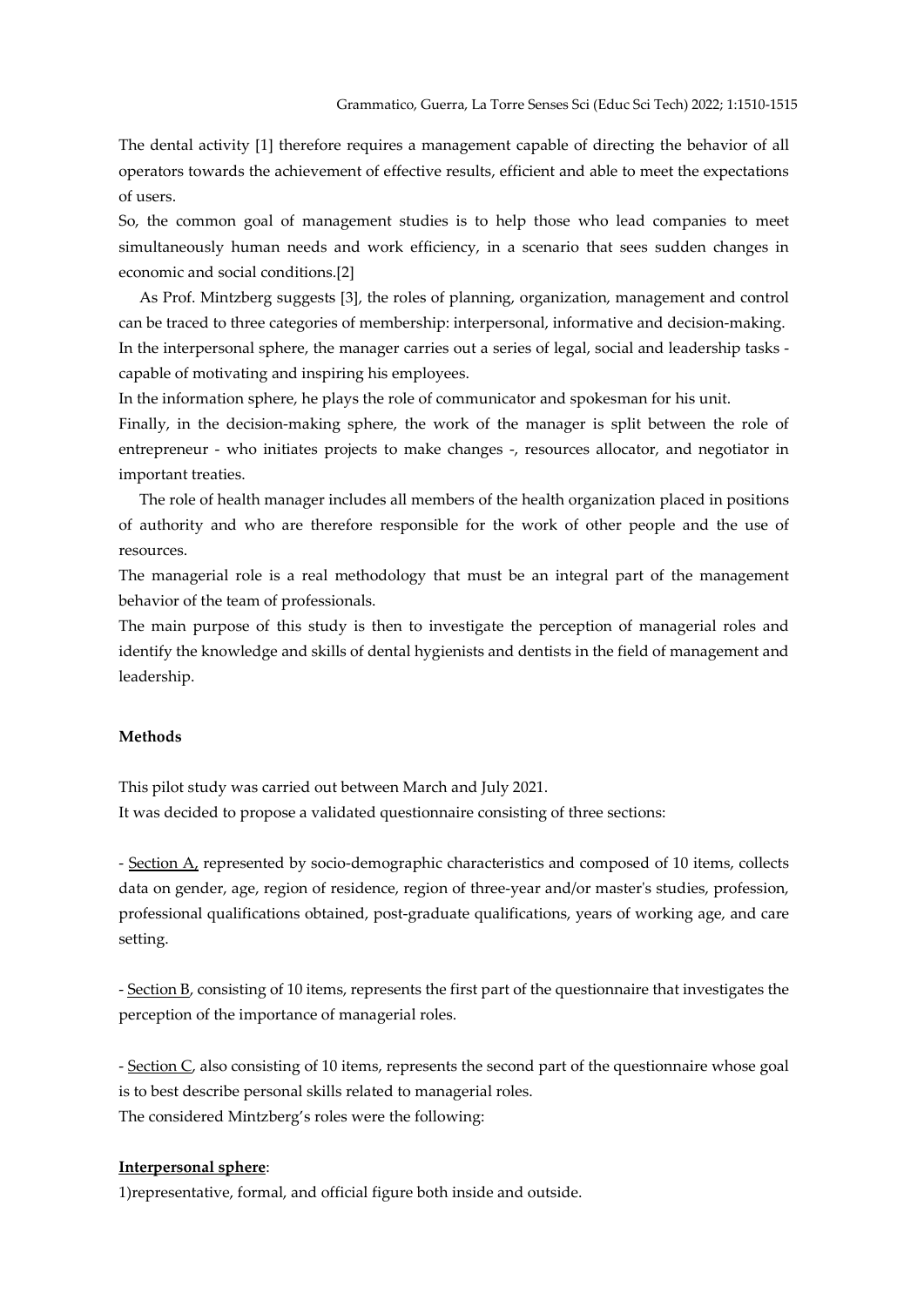- 2) leader who guides, trains, and motivates employees.
- 3) manager of relations with colleagues from other units or companies.

# Information sphere:

- 4) supervisor who carefully monitors what is happening.
- 5) disseminator who transmits essential information to the employees.
- 6) spokesperson for his unit.

# Decision-making sphere:

- 7) entrepreneur who tries to improve his unit.
- 8) manager of disturbing factors who deals with unexpected events.
- 9) allocator of resources, in particular human resources, to activities / projects
- 10) negotiator with staff, clients, trade unions, …

#### Statistical analysis

 Responses in sections B and C were structured according to a 5-point Likert scale (not important, not very important, fairly important, important, and very important). Data entry was done using an Excel file, and statistical analysis was conducted using SPSS ® release 25.0 software. Reliability, thus the internal consistency of the construct, was calculated using Cronbach's Alpha. Reliability coefficients give overall information about the reliability of the test, that is information about the whole test.

# Results

The questionnaire was answered by 250 operators (81% female, mean age 36.2 years  $\pm$  1.51) (Table 1)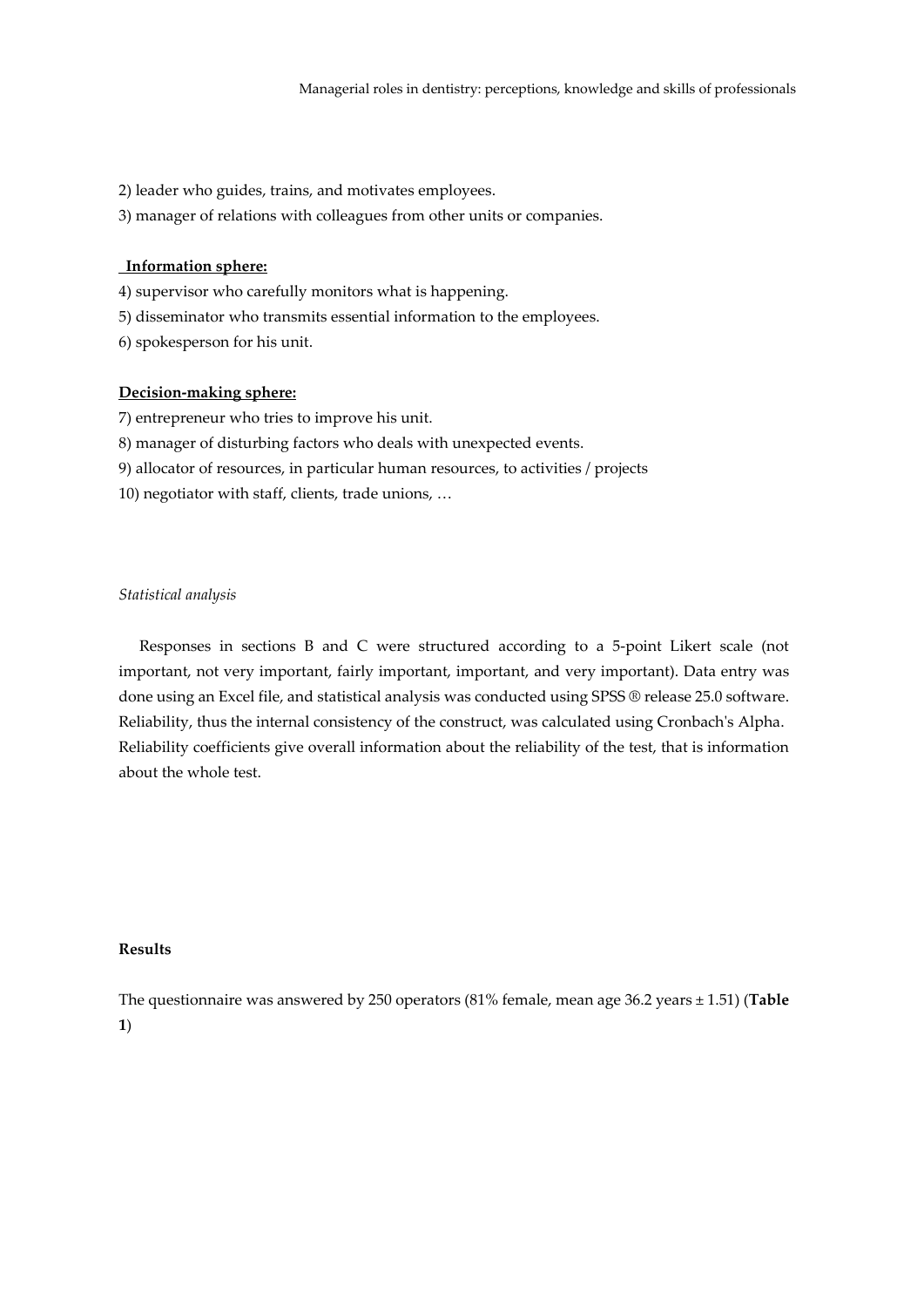| Char.                                         | N. $\left(\% \right)$ or mean (SD) |  |
|-----------------------------------------------|------------------------------------|--|
| Gender                                        |                                    |  |
| Female                                        | 203 (81,2)                         |  |
| Male                                          | 47(18,8)                           |  |
| Age                                           | 36,2(1,51)                         |  |
| Health care workers                           |                                    |  |
| Dental Hygienist                              | 200 (80)                           |  |
| Dentist                                       | 10(4)                              |  |
| Dental Hygienist Student                      | 18(7,2)                            |  |
| Dental Student                                | 22(8,8)                            |  |
| Years of working age                          | 11(1,37)                           |  |
| Relevant care setting                         |                                    |  |
| Private Structure                             | 194 (77,6)                         |  |
| Public Structure                              | 19(7,6)                            |  |
| <b>Public Structure and Private Structure</b> | 37 (14,8)                          |  |

# Table 1 – Characteristics of the participants

Regarding the perceived importance of managerial roles, the analysis showed a standardized Cronbach's Alpha of 0.930 (Table 2), corresponding to very good reliability.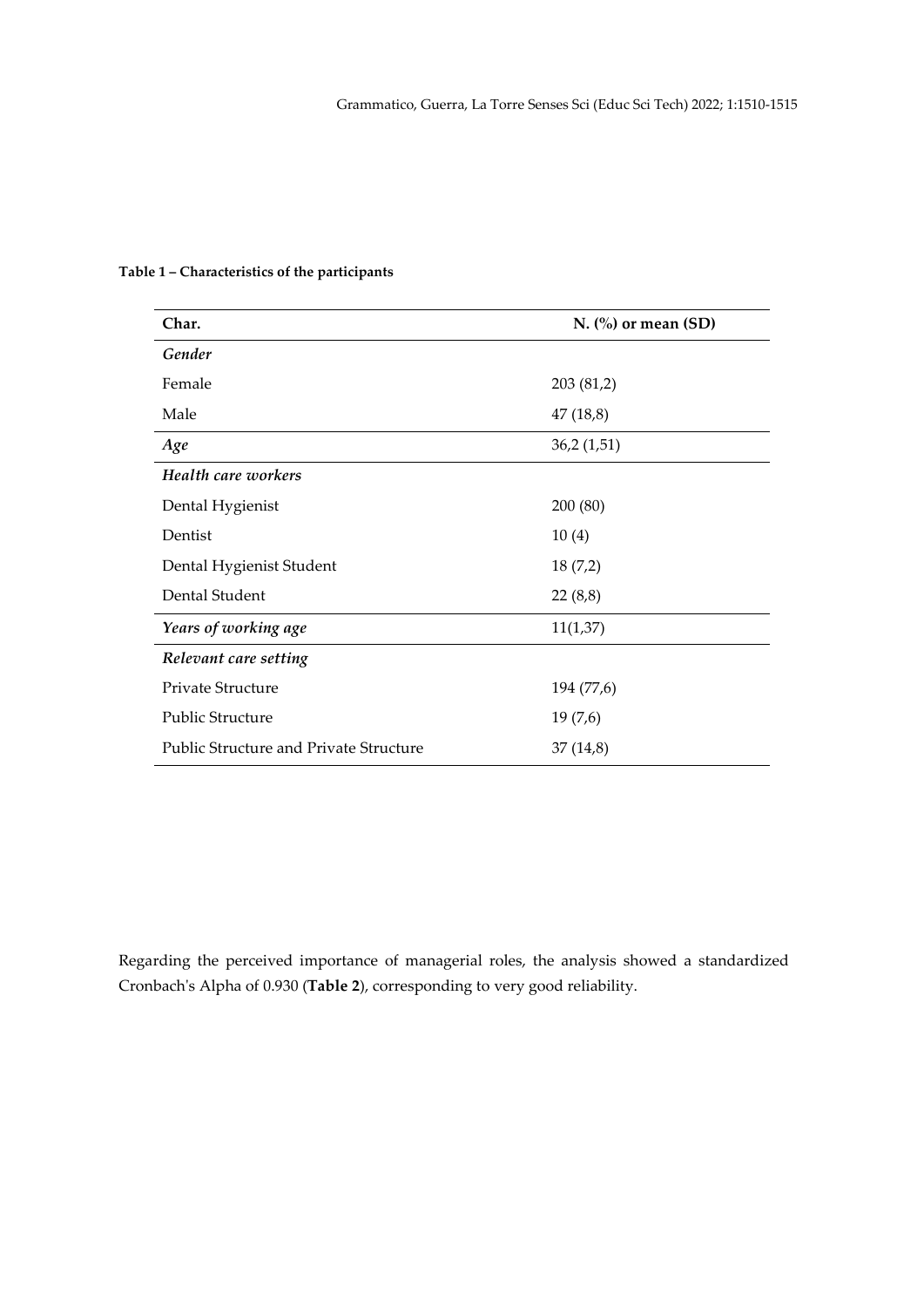|                 | Scale<br>average | variance<br>Scale             | Correct | Item-Total Cronbach's Alpha when |
|-----------------|------------------|-------------------------------|---------|----------------------------------|
|                 | when the item    | when the item was Correlation |         | the item was deleted             |
|                 | was deleted      | deleted                       |         |                                  |
| D <sub>1</sub>  | 31,57            | 70,439                        | ,579    | ,930                             |
| D2              | 32,02            | 65,662                        | ,767    | ,921                             |
| D <sub>3</sub>  | 31,81            | 68,683                        | ,640    | ,927                             |
| D <sub>4</sub>  | 32,40            | 65,221                        | ,779    | ,920                             |
| D <sub>5</sub>  | 32,19            | 66,940                        | ,733    | ,923                             |
| D <sub>6</sub>  | 32,12            | 66,885                        | ,745    | ,922                             |
| D7              | 31,78            | 66,375                        | ,760    | ,921                             |
| D <sub>8</sub>  | 31,78            | 67,078                        | ,772    | ,921                             |
| D <sub>9</sub>  | 32,28            | 66,156                        | ,749    | ,922                             |
| D <sub>10</sub> | 32,60            | 64,708                        | ,741    | ,922                             |

Table 2 – Statistical analysis of internal consistency of the questionnaire on the perception of the importance of managerial roles.

About perceptions of personal ability with respect to managerial roles, the analysis showed a standardized Cronbach's Alpha of 0.968 (Table 3), corresponding to very good reliability.

Table 3 – Statistical analysis of internal consistency of the questionnaire on the perception of personal abilities regarding managerial roles

|                 | Scale average when Scale | variance Correct              |      | Item-Total Cronbach's Alpha when |
|-----------------|--------------------------|-------------------------------|------|----------------------------------|
|                 | the item was deleted     | when the item was Correlation |      | the item was deleted             |
|                 |                          | deleted                       |      |                                  |
| D <sub>1</sub>  | 28,78                    | 113,825                       | ,830 | ,965                             |
| D2              | 29,09                    | 112,743                       | ,876 | ,964                             |
| D <sub>3</sub>  | 28,98                    | 115,108                       | ,802 | ,966                             |
| D <sub>4</sub>  | 29,34                    | 113,223                       | ,864 | ,964                             |
| D <sub>5</sub>  | 29,16                    | 113,551                       | ,882 | ,964                             |
| D <sub>6</sub>  | 29,10                    | 111,989                       | ,856 | ,965                             |
| D7              | 28,84                    | 112,223                       | ,874 | ,964                             |
| D <sub>8</sub>  | 28,93                    | 113,087                       | ,878 | ,964                             |
| D <sub>9</sub>  | 29,28                    | 114,027                       | ,850 | ,965                             |
| D <sub>10</sub> | 29,51                    | 114,130                       | ,810 | ,966                             |